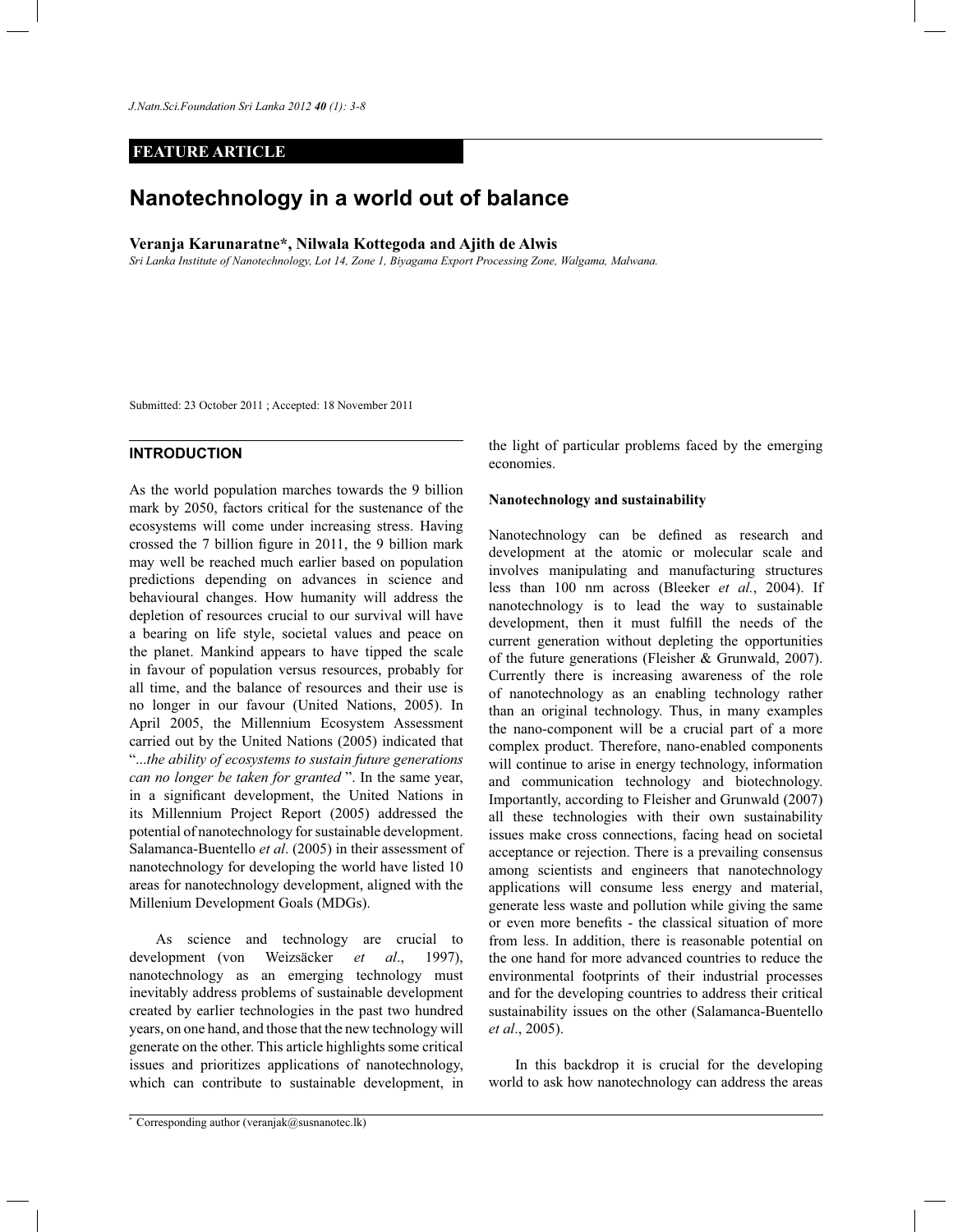identified by the United Nations Report of the World Summit on Sustainable Development (2002), which need, urgent attention: water, agriculture, nutrition, health, energy and the environment.

*Water*: Oceans, saline ground water and saline lakes, contain 97.5 % of the total amount of water of the planet (Shiklomanov, 1993). Of the remaining 2.5 % of fresh water, only 1.3 % is available as surface fresh water, the rest being hidden away in ground water, glaciers and ice caps. Of this meager amount of fresh water, nearly 74% is present as ice or snow. Thus, understanding how little is available for human consumption, places pollution of water bodies in a catastrophic perspective. Highlighting the seriousness of the water shortage issue, some have predicted that "*by 2025 more than half of the world population will be facing water-based vulnerability*" (Kulshreshtha, 1998). The three major types of contaminants in drinking water are halogenated organics including pesticides, heavy metals and microorganisms (Pradeep & Anshup, 2009). The high surface area to volume ratio of nanoparticles increases the availability of atoms and molecules for adsorption of pollutants. Some notable applications are, magnetic nanoparticles (Yavuz *et al*., 2006) and titania nanoparticles for removal of arsenic, silver nanoparticles supported on alumina for removal of pesticides and halogenated organics, hydrous polymer based iron oxide nanoparticles for removal of arsenic, chromium, vanadium and uranium and more recently the use of heavy metals for the removal of organic pollutants (Pradeep & Anshup, 2009 ).

*Energy*: If new oil supplies are not harnessed, by 2020 the Middle East will control 83% of global oil supplies, and by 2070, there may be no more cost effective oil supplies available (United Nations, 2005). On the other hand, worldwide energy demand is expected to increase by 2% per year until 2035 (Fabricant & Farnsworth, 2001). Ironically over 2 billion people in the developing world have limited access to energy. In addition, since the highest growth rates are also in regions of high fossil fuel usage, the carbon dioxide emissions are expected to outpace energy consumption (Flieisher & Grunwald, 2008). The climate watchers constantly worry about what the tipping point of atmospheric carbon dioxide concentration is. In harnessing sunlight for electric power, the currently used photovoltaic technologies are of limited use because of low conversion and high cost (Serrano *et al.*, 2009). Nanostructured photovoltaic devices using quantum dots, which allow sunlight to be harnessed from a broader range of wave lengths can dramatically reduce cost (Ross & Nozik, 1982). Though highlighted early, these processes are yet to show promise in scaled up systems.

Although hydrogen is an alternative to fossil fuels, its formation, storage and conversion to electricity are facing technological challenges. However, in the use of water as a renewable resource to produce hydrogen, the use of nanophoto catalysts have shown promise. It is estimated that such new processes cannot be expected to be in operation until about 2035 ( Ni *et al.*, 2007).

*Agriculture and nutrition***:** The neglect by governments and international agencies of agriculture relevant to the poor, the current worldwide economic crisis, and the significant increase of food prices in the last several years have made close to a billion people, mostly in the developing world suffer due to malnutrition. One of the major problems in agriculture is the loss of the macronutrient nitrogen to the environment from urea used in fertilizer applications. This loss of nitrogen, exceeding  $50 - 60\%$  in the form of urea, is due to the conversion to water soluble nitrates, gaseous ammonia and incorporation into the soil by microorganisms (Monreal *et al.*, 1986). Mitigating the loss of nitrogen is one way of reducing the cost of food production. However, there has been little research into increasing the efficiency of nitrogen use. Owing to the high surface area to volume ratio of nanoparticles, nanofertilizers (Kottegoda *et al.*, 2011) will enable the uptake of fertilizer by plants in a slow and sustained manner, which would be more efficient, lead to cost savings and less environmental damage than even polymer-coated conventional slow release fertilizers (De Rosa *et al.*, 2010).

 In other applications, pesticides bound to nanoparticles effect timed-release (Lauderwasser, 2008). Nanobiosensors are being developed for detecting harmful pathogens such as *E. coli* (Majid *et al.*, 2008). Bionanocomposites, which are hybrids between a biopolymer such as cellulose, clays such as montmorillonite and a plasticizer such as glycerol, when used in packaging increases the shelflife and protects food as well (Sozer & Kokini, 2009). Bioactive food additives such as probiotics, prebiotics, vitamins and flavanoids can be encapsulated in bioactive packaging and released when needed, into the food products (Lopez-Rubio *et al.*, 2004).

*Environment***:** Having altered one half of the planet's land surface, humanity is in dire straits (Vitousek *et al.*, 1997). According to the United Nations estimates, the amount of wastewater produced annually is about six times more than what is available in all the rivers of the world (UNWWAP, 2003). Pollution of rivers and lakes from chemical substances (including agricultural chemicals) and eutrophication (including abnormal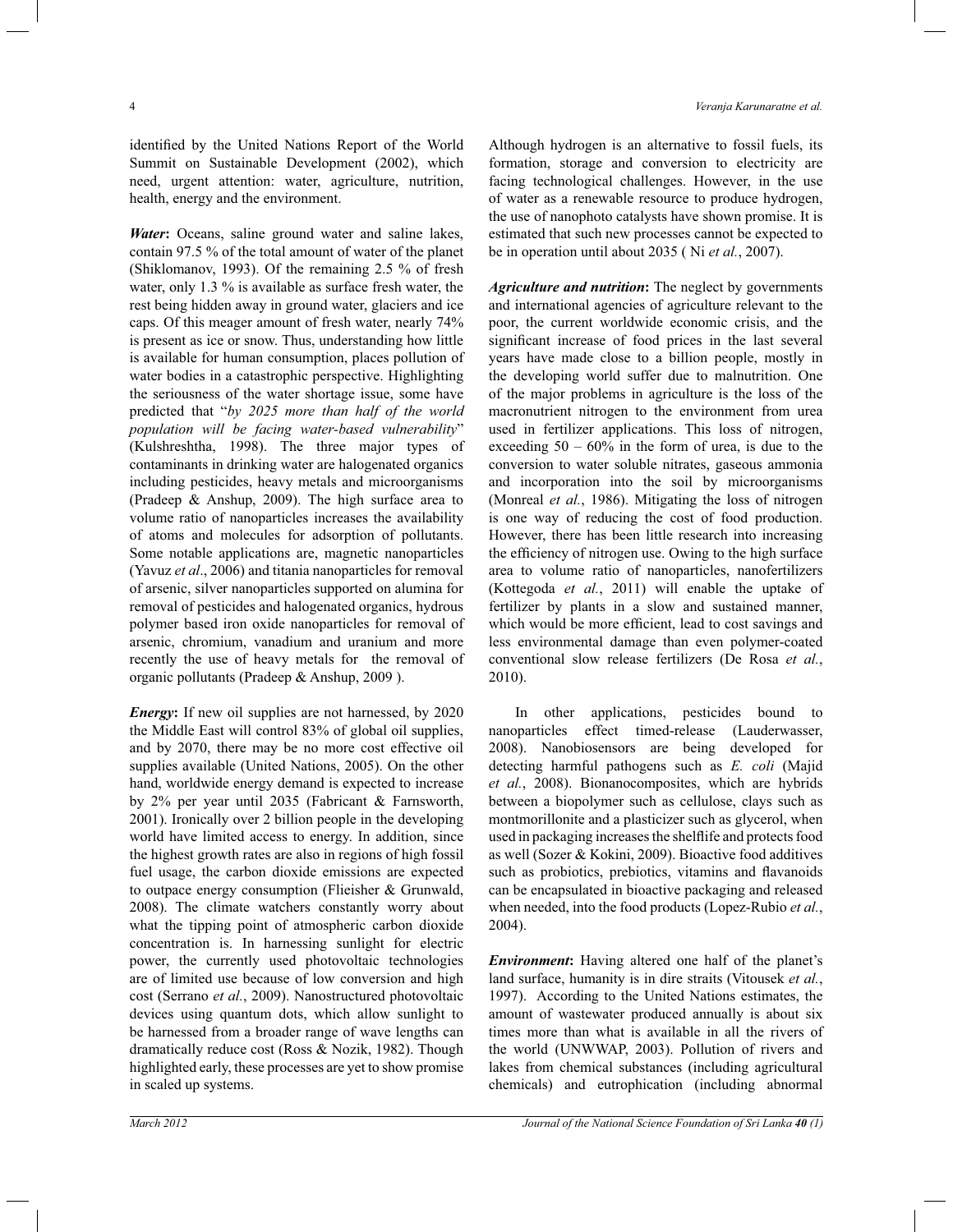growth of toxic algae) coupled with water shortages and tropical forest destruction is more widespread now; recently the United Nations Environmental Programme stated that "*the human population is living far beyond its means and inflicting damage on the environment that could pass points of no return"* (UNEP, 2007). In addition, air pollution due to increased levels of  $SO<sub>2</sub>$ and suspended particulate matter is rising in urban areas of the developing world. It has been predicted that to reverse climate change, greenhouse gas emissions must be reduced by 50% by 2050 (UNEP, 2007). On the other hand, it has been hypothesized that while air pollution levels might go up as a developing country undergoes industrialization while increasing its agricultural production, this trend will be mitigated as the gross domestic product (GDP) increases (Selden & Song, 1994).

 The promise of nanotechnology in addressing environmental pollution related problems is predominantly in the area of nanosensors. A variety of nanomaterials such as gold nanoparticles (Pan *et al.*, 2007), carbon nanotubes (Cui *et al.*, 2007), magnetic nanoparticles (Pan *et al.*, 2007) and quantum dots (You *et al.*, 2007) are increasingly been used as biosensors to detect pollutants because of the unique physical, chemical, mechanical, magnetic and optical properties, which aid in the enhancement of selectivity and sensitivity of detection. In another noteworthy application, liposome based biosensors have been successfully employed for the detection of organophosporous pesticides such as dichlorvos and paraoxon at very low concentrations (Vamvakaki & Chaniotakis, 2007). A key thrust area of nanomaterial based biosensors is the development of single molecule biosensors and high throughput biosensor arrays (Kerman *et al.*, 2008). It is reasonable to assume that such biosensors will be broadly applied to environmental monitoring in the near future (Zhang *et al.*, 2009).

*Medicine***:** In the United States, about 75% of the manufactured prescription drugs are synthetic (Cordell & Colvard, 2007). The remaining 25% are derived from natural sources and they rely on organic solvents for extraction and purification. Therefore, the entire global pharmaceutical industry is dependent on the petrochemical industry and when the global competition for oil increases, healthcare for the majority of the developing world will be undermined (Cordell & Colvard, 2007). Nanotechnology has shown promise in making medicines more effective and low cost, by assembly and immobilization of biomolecules in a synergistic manner (Zampa *et al.*, 2007). Nanomedicine is defined broadly as either "*use of molecular tools and knowledge of the* 

*Journal of the National Science Foundation of Sri Lanka 40 (1) March 2012* 

*human body for medical diagnosis and treatment*" (Royal Society & Royal Academy of Engineering, 2004) or "*one that makes use of physical effects occurring in nanoscale objects that exist at the interface between the molecular and macroscopic world in which quantum mechanics still reigns* "(Sato & Webster, 2004).

 The areas where there is active research and development in nanomedicine are theranostics, targeted drug delivery and regenerative medicine. Theranostics, is a fusion of diagnosis and therapy, which leads to better treatment of disease. Nanoparticle-based imaging and therapy are on the verge of entering clinical trials (Xie *et al.*, 2010). In a recent finding, gold nanoparticles were delivered to target cells and intracellular plasmonic nanobubbles were optically generated and controlled through laser fluence (Lukianova-Helb *et al.*, 2010); significantly, the plasmonic nanobubbles were tuned in within cells for non-invasive high-sensitive imaging at lower fluence and disruption of cellular membrane at higher fluence. In targeted drug delivery, the pharmaceutical agent is delivered specifically to the diseased cell (Kim & Dobson, 2009). Thus, small doses of medicine can be used at just the right place leading to potential cost reductions and fewer side effects. Regenerative medicine uses nanoparticles containing gene transcription factors and other modulating molecules that carry out the reprogramming of cells *in vivo* (Zarbin *et al.*, 2010).

 Specific to the developing world, nanobiotechnology has the capability to address three of the United Nations Millennium Development Goals (UNESCO, 2006): reducing child mortality, improving mental health and combating HIV/AIDS (das Neves *et al.*, 2010), malaria and other diseases. However, in comparison to the the total pharmaceutical and medical device market, nanomedicines are just emerging and research into the modification of nanoscale carriers remains to be done in order to know more about circulation lifetime, biodistribution and penetration of biological tissues (Wagner *et al.*, 2006).

# **Life cycle assessment of the potential benefits of nanomaterials and health, safety, and environmental risks**

As is seen from the foregoing, nanotechnology can make a paradigm shift to make a difference in solving problems created by previous technologies. However, as a new technology, nanotechnology must become sustainable for it to reach the society at large. Therefore, life cycle assessment (LCA) of nanoparticles and nano-enabled products are important in finding answers to issues such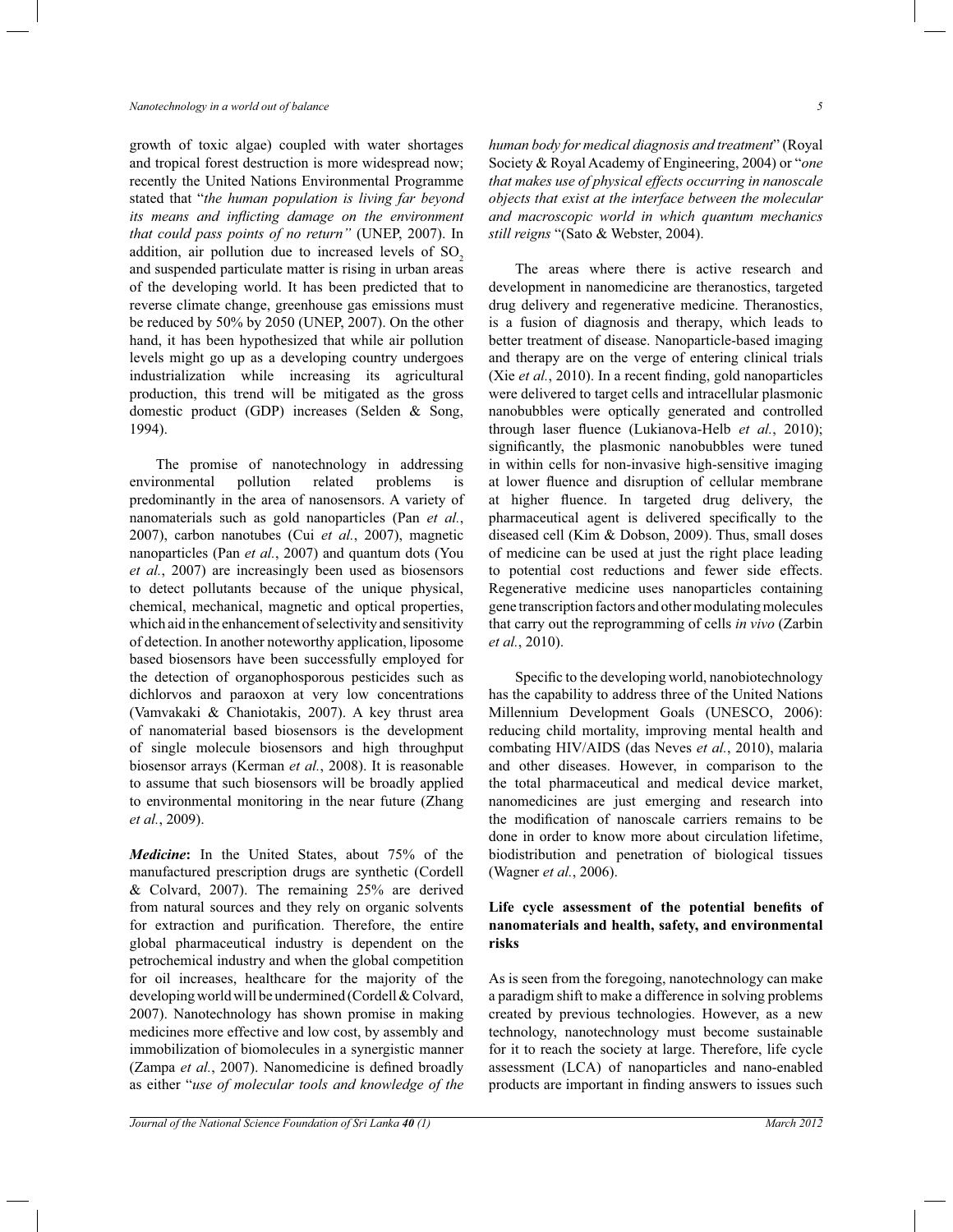as: (a) How do life cycles of products/devices using nanomaterials compare to those made by conventional materials particularly in the area of energy consumption; (b) What particular phase in the life cycle use the highest amount of energy; (c) Identification of particular end-oflife management issues specific to nanomaterials such as recovery, reuse and recycling; (d) Identification ecotoxicity and human toxicity of nanomaterials (Bauer *et al.*, 2008).

 We must come to terms with the inevitability that manufactured nanomaterials and nanostructures will enter our natural world sooner or later, where several types of nanoparticles have shown unintended consequences. For example, silver nanoparticles, which are bacteriostatic, may destroy beneficial bacteria important for breaking down organic matter in waste treatment plants or farms (Murray, 1993). Similar concerns have been expressed about  $\text{TiO}_2$  and carbon nanotubes (Donaldson *et al.*, 2004; Schilling *et al.*, 2010). Aerosols resulting from nanoparticles and their manipulation, the resulting agglomerates and their degradation aerosols and suspensions should be cleared of any potential harm to humans and the ecosystem. If we rely only on exposure controls, such attempts will fail in the long term. Therefore, research must strive for performance without toxicity with the implicit assumption that innovation is not attractive enough until we reach that point. The recent announcement that the Continental Western Group "*will no longer issue insurance coverage for research and development work on carbon nanotubes until their toxicity has been determined*" is noteworthy (Barnard, 2009). Because of the complex and emerging nature with high social cost, nanotechnology must employ a holistic model where risk based and application based research must be integrated, proactively minimizing health and ecological risks.

 It has been recommended that public participation with nanotechnology should be 'upstream' in nature (Rogers-Hayden, 2007), reflecting its occurrence before commercialization in real-world applications and undoubtedly before significant social controversy, as was the case in genetically modified foods. Significantly, for the first time in the history of science, with respect to nanotechnology, scientists and citizens are engaged in healthy public debates over the new technology. Risk perception analysis indicates that the technology's acceptability will depend upon people's perceptions of both benefit and risk, with the balance between the two depending upon the particular technology or the context within which judgments are formed (Pidgen *et al.*, 2009). Interestingly, nanotechnology surveys in the United States and United Kingdom show two clear findings.

The first is that most people know little or nothing about nanotechnologies. Second, notwithstanding this, many feel that nanotechnology's future benefits will outweigh its risks (Pidgen *et al.*, 2009).

## **CONCLUSION**

Nanotechnology, as it forges ahead, can make a significant impact on addressing the sustainability crises faced by the emerging economies. In addition, it is highly conceivable that the large majority of nanomaterials containing products that reach the market will fulfill the standards of efficacy and safety, assuring that toxicity assessment and environmental impact audits will closely follow innovation. In the end, scientists and engineers who envision and practice nanotechnology must charter a course, which leads both to technological advancement and sustainability. Through these exciting yet challenging times, the developing world must prioritize the application of nanotechnologies, which lead to sustainability, halting further erosion of the ecosystem.

## **REFERENCES**

- 1. Barnard A. S. (2009). Partnerships for sustainable nanotechnology. *Materials Today* **12**(6): 47.
- 2. Bauer C., Buchgeister J., Hischier R., Poganietz W. R., Schebek L. & Warsen J. (2008). Towards a framework for life cycle thinking in the assessment of nanotechnology. *Journal of Cleaner Production* **16**(8*–*9): 910 *–* 926.
- 3. Collins P. G., Bradley K., Ishigami K. & Zettl A. (2000). Extreme sensitivity of electronic properties of carbon nanotubes. *Science* **287**(5459): 1801*–*1804.
- 4. Cordell G. A. & Colvard M. D. (2007). Natural products in a world out-of-balance. *Arkivoc* **vii**: 97*–*115.
- 5. Cui D., Tian F., Coyer S. R., Wang J., Pan B., Gao F., He R. & Zhang Y. (2007). Effects of antisense-myc-conjugated single walled carbon nanotubes on HK 60 cells. *Journal of Nanoscience and Nanotechnology* **7**(4 *–* 5): 1639 *–* 1646.
- 6. das Neves J., Amiji M. M., Bahia M. F. & Sarmento B. (2010). Nanotechnology-based systems for the treatment and prevention of HIV/AIDS. *Advanced Drug Delivery Reviews* **62**(4 *–* 5): 458 *–* 477.
- 7. De Rosa M. C., Monreal C., Schnitzer M., Walsh R. & Sultan Y. (2010). Nanotechnology in fertilizers. *Nature Nanotechnology* **5**: 91.
- 8. Donaldson K., Stone V., Tran C. L., Kreyling W. & Borm P. J. A. (2004). Nanotoxicology. *Occupational and Environmental Medicine* **1**(4): 727*–*728.
- 9. Fabricant D. S. & Farnsworth N. R. (2001). Introduction: reviews of environmental health. *Environmental Health Perspectives* **109**(1): 69 *–* 75.
- 10. Flieisher T. & Grunwald A. (2008). Making nanotechnology developments sustainable: a role for technology assessment. *Journal of Cleaner Production* **16**(8 *–* 9): 889 *–* 898.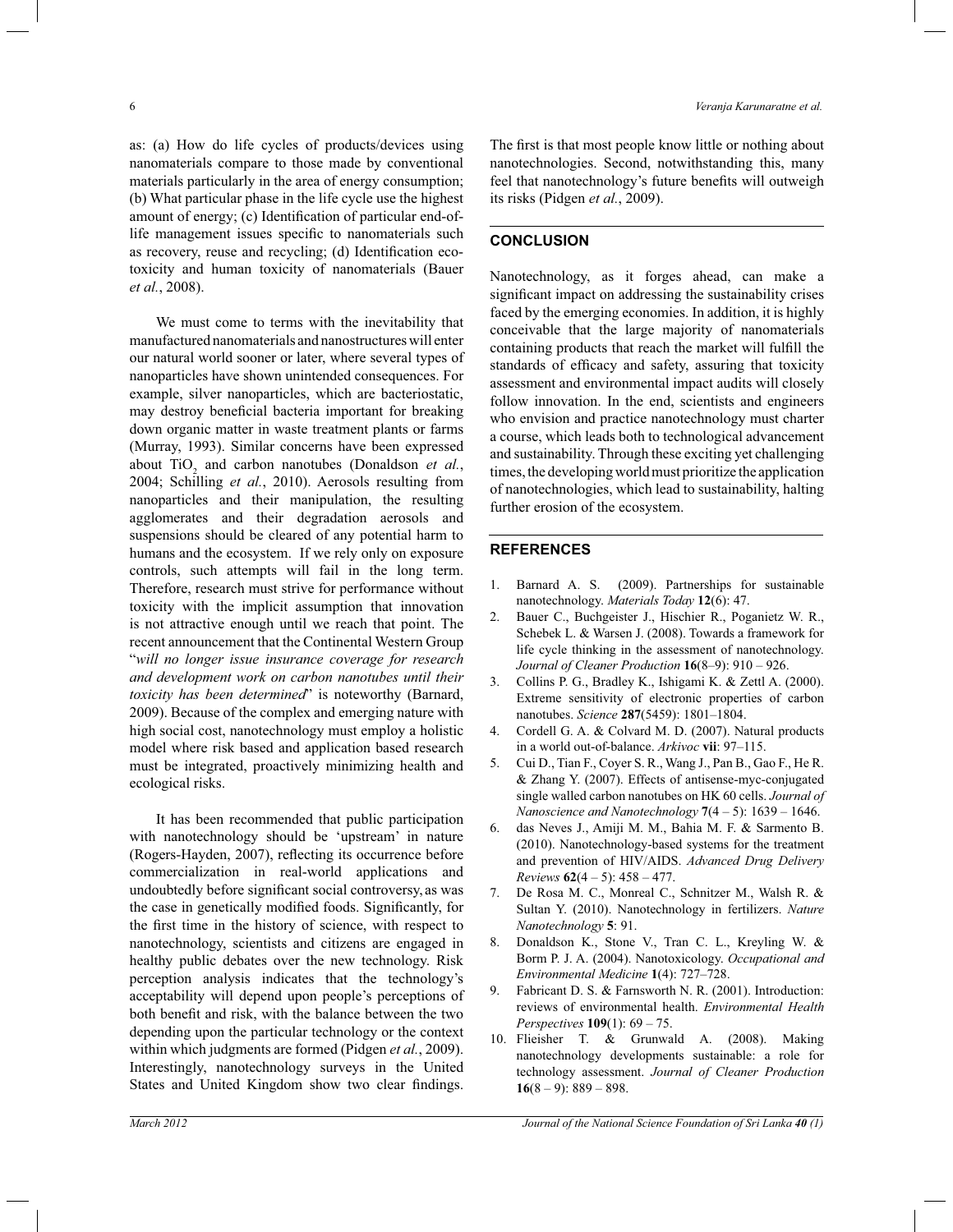*Nanotechnology in a world out of balance 7*

- 11. Kerman K., Saito M., Tamiya E., Yamamura S. & Takamura Y. (2008). Nanomaterial-based electrochemical biosensors for medical applications. *Trends in Analytical Chemistry* **27**(7): 585 − 592.
- 12. Kim D. K. & Dobson J. (2009). Nanomedicine for targeted drug delivery. *Journal of Materials Chemistry* **19**(35): 6294 *–* 6307.
- 13. Kottegoda N., Munaweera I., Madhusanka N. & Karunaratne V. (2011). A green slow release fertilizer composition based on urea modified hydroxyapatite nanoparticles encapsulated wood. *Current Science* **101**(2): 73*–*78.
- 14. Kulshreshtha S.N. (1998). A global outlook for water resources to the year 2025. *Water Resources Management* **12**(3): 167–184.
- 15. Lauterwasser C. (2008). Small sizes that matter: opportunities and risks of nanotechnologies. *Report in Cooperation with the OECD International Futures Programme*. Organization for Economic Co-operation and Development, Paris, France.
- 16. Lukianova-Helb E.Y., Hanna W. Y., Hafner J. H. & Lapotko D. O. (2010). Tunable plasmonic nanobubbles for cell theranostics. *Nanotechnology* **21**(8): 1*–*10.
- 17. Lopez-Rubino A., Almenar E., Hernandez-Munoz P., Lagaron J. M., Catala R. & Gavara R. (2004). Overview of active polymer-based packaging technologies for food applications. *Food Reviews International* **20**(4): 357*–*387.
- 18. Majid E., Male K. B. & Luong J. H. T. (2008). Boron doped diamond biosensor for detection of *Escherichia coli*. *Journal of Agriculture and Food Chemistry* **56**(17): 7691–7695.
- 19. Monreal C. M., McGill W. B. & Nyborg M. (1986). Spatial heterogeneity of substrates: effects of hydrolysis, immobilization and nitrification of urea- N. *Canadian Journal of Soil Science* **66**(3): 499 *–* 511.
- 20. Murray R.G.E. (1993). Introduction: a perspective on S layer research. *Advances in Bacterial Paracrystalline Surface Layers* (eds. T. J. Beveridge & S. F. Koval), pp. 3 - 9, Plenum, New York, USA.
- 21. Ni M., Leung M. K. H., Leung D. Y. C. & Sumathi K. (2007). A review and recent developments in photocatalytic watersplitting using TiO<sub>2</sub> for hydrogen production. *Renewable and Sustainable Energy Reviews* **11**(3): 401*–* 425.
- 22. Pan B., Cui D., Sheng Y., Ozkan C., Gao F., He R., Li Q., Xu P. & Huang T. (2007). Dendrimer-modified magnetic nanoparticles enhance the efficiency of gene delivery system. *Cancer Research* **67**(17): 8156 *–* 8163.
- 23. Pan B., Cui D., Xu P., Li Q., Huang T., He R. & Gao F. (2007). Study on interaction between gold nanorod and bovine serum albumin. *Colloids Surface A* **295**(1*–*3): 217*–*222.
- 24. Pidgeon I. C. K., Harthorn B. H., Bryant K. & Rogers-Hayden T. (2009). Deliberating the risks of nanotechnologies for energy and health applications in the United States and United Kingdom. *Nature Nanotechnology* **4**: 95*–*98.
- 25. Pradeep T. & Anshup. (2009). Noble metal particles for water purification: a critical review. *Thin Solid Films*

**517**(24): 6446 *–* 6478.

- 26. Rogers-Hayden T. (2007). Moving engagement "upstream"? Nanotechnologies and the Royal Society and Royal Academy of Engineering's inquiry. *Public Understanding of Science* **16**(3): 345*–*364.
- 27. Ronald B., Troilo L.M. & Ciminello D. P. (2004). Patenting nanotechnology. *Materials Today* **7**(2): 44 *–* 48.
- 28. Ross R. T., & Nozic A. J. (1982). Efficiency of hot-carrier solar energy converters. *Journal of Applied Physics* **53**: 3813*–*3818.
- 29. Royal Society & Royal Academy of Engineering (2004). *Nanoscience and Nanotechnologies: Opportunities and Uncertainties*. The Royal Society, London, UK.
- 30. Salamanca-Buentello F., Persad D. L., Court E. B., Martin D. K., Daar A. S. & Singer P. (2005). Nanotechnology and the developing world. *PLoS Medicine* **2**(4): 97*–*99.
- 31. Sato M. & Webster T.J. (2004). Nanobiotechnology: implications for the future of nanotechnology in orthopedic applications. *Expert Review of Medical Devices* **1**(1): 105–114.
- 32. Schilling K., Bradford B., Castelli D., Dufour E., Nash J. F., Pape W., Schulte S., Tooley I., van den Bosch J. & Schellauf F. (2010). Human safety review of nano titanium dioxide and zinc oxide. *Photochemical and Photobiological Sciences* **9**(4): 495*–*509.
- 33. Selden T. M. & Song D. (1994). Environmental quality and development: is there a Kuznets curve for air pollution emissions, *Journal of Environmental Economics and Management* **27**(2): 147*–*162.
- 34. Serrano E., Rus G. & García-Martínez J. (2009). Nanotechnology for sustainable energy. *Renewable and Sustainable Energy Reviews* **13**(9): 2373 *–* 2384.
- 35. Shiklomanov I. (1993). World fresh water resources. *Water Crisis: A Guide to the World's Fresh Water Resources* (ed. P. H. Gleick). Oxford University Press, New York, USA.
- 36. Sozer N. & Kokini J. F. (2009). Nanotechnology and its applications in the food sector. *Trends in Biotechnology*  **27**(2): 82*–*89.
- 37. United Nations (2002). *Report of the World Summit on Sustainable Development*, Johannesburg, South Africa, 26 August - 04 September. United Nations, New York, USA.
- 38. United Nations (2005). *Millennium Ecosystem Assessment*. United Nations, New York, USA.
- 39. United Nations Educational, Scientific and Cultural Organisation (2006). *Ethics and Politics of Nanotechnology.* UNESCO, Paris, France.
- 40. United Nations Environmental Programme (UNEP) (2007). *Annual Report*. UNEP, Nairobi, Kenya.
- 41. United Nations Millennium Project. (2005). *Innovation*: *Applying Knowledge in Development*. Task Force on Science, Technology and Innovation, Millennium Project, London, UK.
- 42. United Nations World Water Assessment Programme (UNWWAP) (2003). The World Water Development Report 1: *Water for People, Water for Life*. UNESCO, Paris, France.
- 43. Vamvakaki V. & Chaniotakis N.A. (2007). Pesticide detection with a liposome-based nano-biosensor. *Biosensors and Bioelectronics* **22**(12): 2848 *–* 2853.